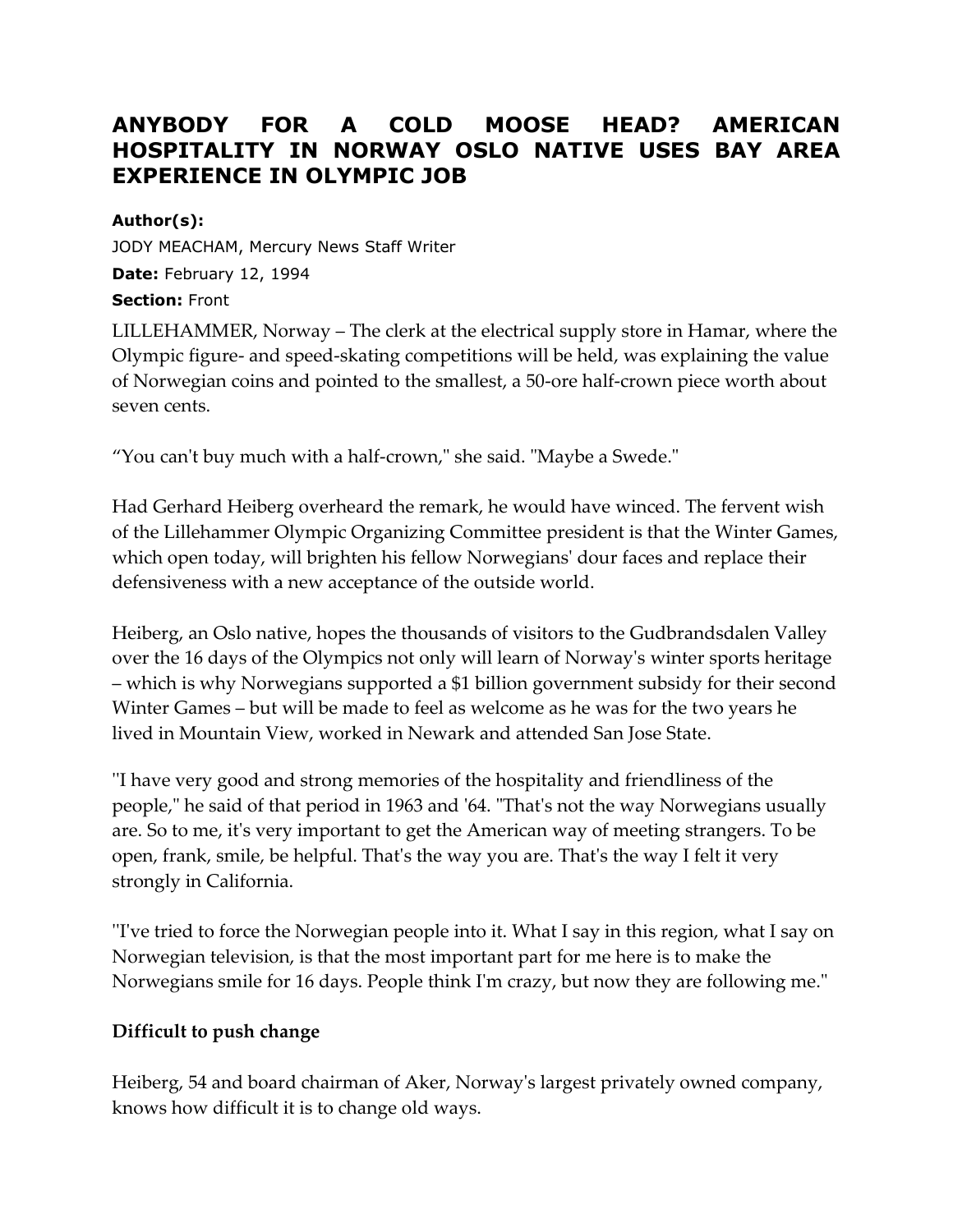He had just gotten his master's degree in business administration from Copenhagen's School of Economics and Business Administration in 1963 when his girlfriend, an Oslo travel agent, said she wanted to take him to dinner with some clients from the United States.

''I said, 'To hell. I don't want to meet some Americans.' She forced me to meet them. They invited us to dinner. They turned out to be some very, very nice people."

So he accepted Bob and Sue Cornell's offer to visit Los Altos. Bob Cornell helped him get a job as an accountant at Guardian Packaging Corp. in Newark and Heiberg rented a place on Rich Avenue in Mountain View. He enrolled in an SJS night class, Human Relations in Business and Industry, and decades later became the school's second alumnus – after 1984 Los Angeles Games head Peter Ueberroth -- to run an Olympics.

''He was really impressed with the variety of people on campus," said Pete Zidnak, a now-retired professor who taught the business course and still writes to Heiberg.

"There were blacks and browns and all in between. He said in Norway there were all blonds."

Before coming to SJS, Heiberg had never spoken a word in class, had never been asked a question by a professor. Before his job in Newark, he had not expected to be asked his opinions by his boss at work, nor did he expect to be invited to dinner by his neighbors.

''This is not just true of Scandinavia," he said. "It is very European."

His fascination with the America he found in San Jose was the seed for the kind of Games he hopes to put on and the Norway he'd like to see.

''This is an experiment in Norwegian society," Heiberg said of his Olympic organization, known as LOOC (pronounced "look").

"A lot of organizations, the government, the parliament, are following very closely how we are tackling these problems, how we organize, how we work. If this will be a success, then we will have an example for the future. If this will be a failure, then they will say, 'All right. They tried, but that is not the way.'

''So I have to make it a success."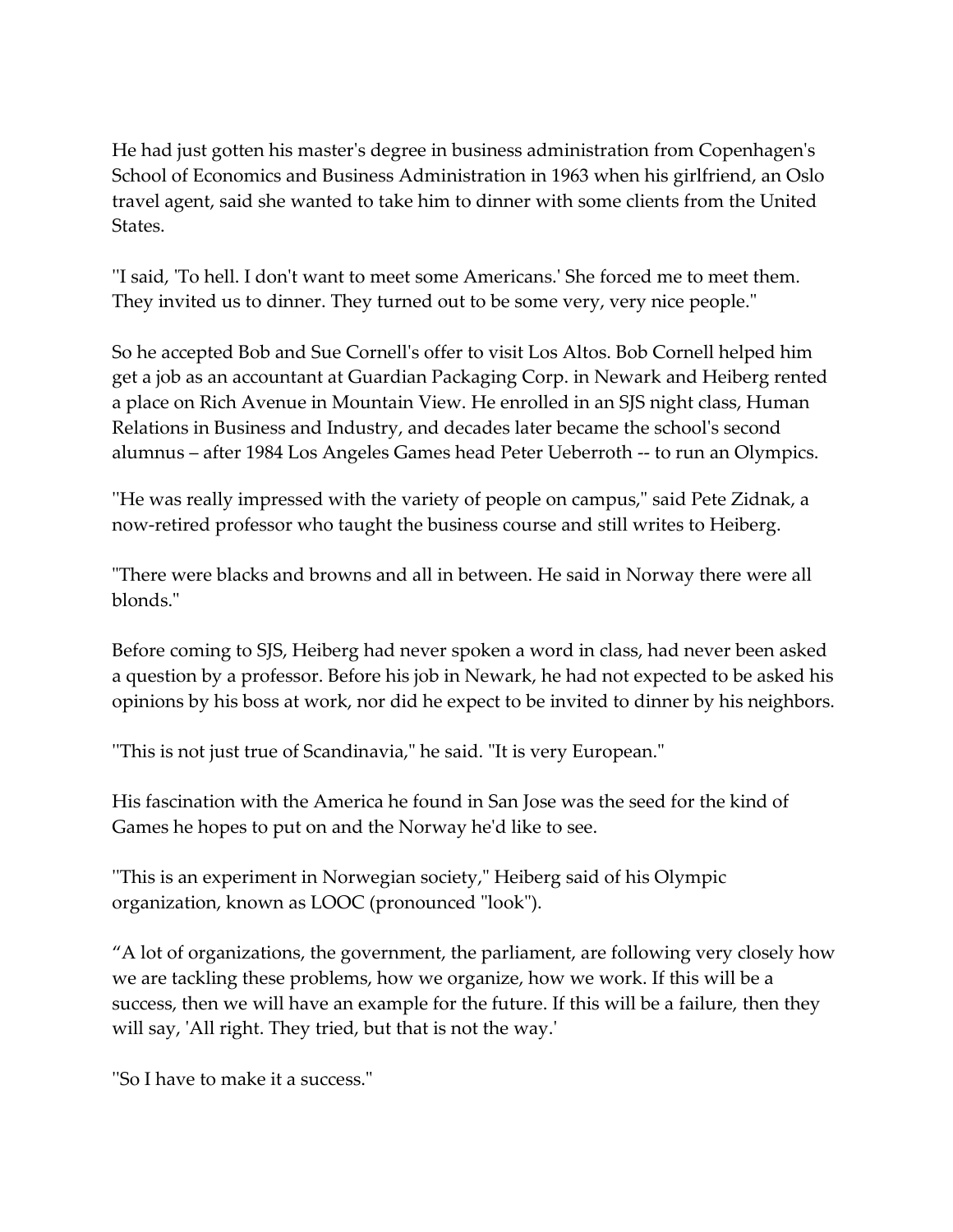## **Some are smiling**

There are smiling townspeople along the Storgata, Lillehammer's main shopping street, pushing the sleds in which they carry children and bags from the *supermarkedd*.

But there also are the conservative Christians who want the Olympic hymn banned for its references to the gods of Greek mythology.

And there is Vegard Ulvang, the cross-country skier and national hero who will take the athletes' oath at the opening ceremonies. Ulvang told Norway's TV2 that International Olympic Committee President Juan Antonio Samaranch, once Spanish dictator Francisco Franco's ambassador to the Soviet Union, should not be allowed in the country because he is a "fascist."

Heiberg and Norwegian Prime Minister Gro Harlem Brundtland went on national television to apologize.

''We have invited the world to come to us," Heiberg said. "We have to treat everybody coming – whether they are socialist or communist or capitalist – with the same kind of openness and willingness to meet them and try to understand and smile. There are some cultural collisions here.

''And I tell Norwegians we need (Samaranch). We need the outside world. We are part of Europe. We should get closer. And this is a fantastic possibility, not only for persons but for our industry, for our agriculture, for our arts and culture, for our fisheries."

So Heiberg brought the king and queen, Harald V and Sonja, to open the Main Press Center on Wednesday and impress those who will shape the world's impression of Norway. There was a cold buffet of local specialties – Jarlsberg cheese, reindeer, moose, half-fermented trout and salmon prepared five ways – and stamped postcards for reporters to send home.

Heiberg, fluent in English, German, French and Spanish as well as both of Norway's two official languages, has visited the Bay Area annually since moving back to Oslo, once lecturing at SJS on industrial democracy in Norway and participating in a business conference at Stanford. He has taught business courses, American-style, in Europe.

In 1972, after stints with companies in France and Austria, he became an assistant managing director of Norcem, a Norwegian cement company. By the time it merged